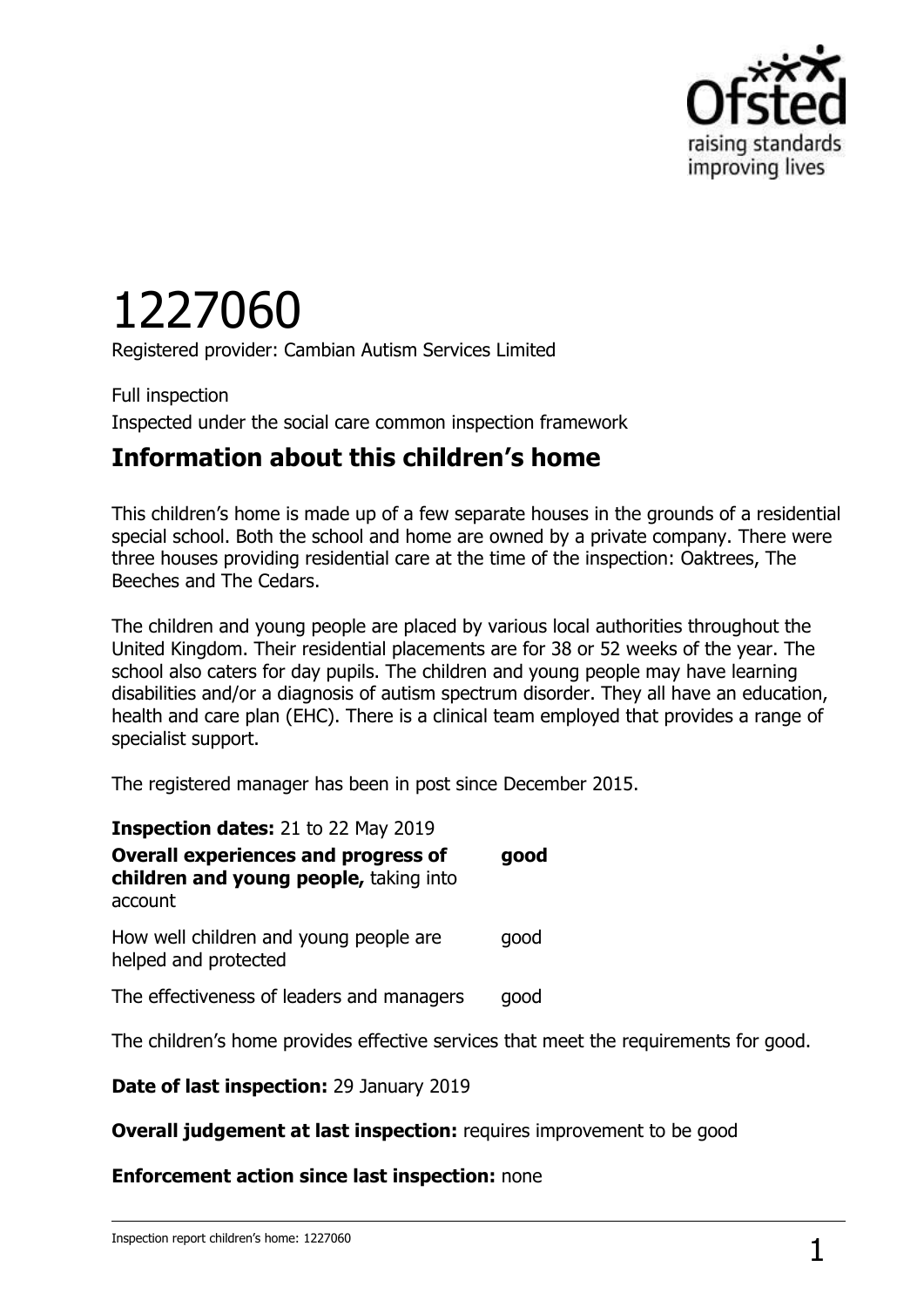

## **Recent inspection history**

| <b>Inspection date</b> | <b>Inspection type</b> | <b>Inspection judgement</b>        |
|------------------------|------------------------|------------------------------------|
| 29/01/2019             | Full                   | Requires improvement to<br>be good |
| 06/11/2018             | Full                   | Inadequate                         |
| 13/02/2018             | Full                   | Good                               |
| 21/03/2017             | Interim                | Improved effectiveness             |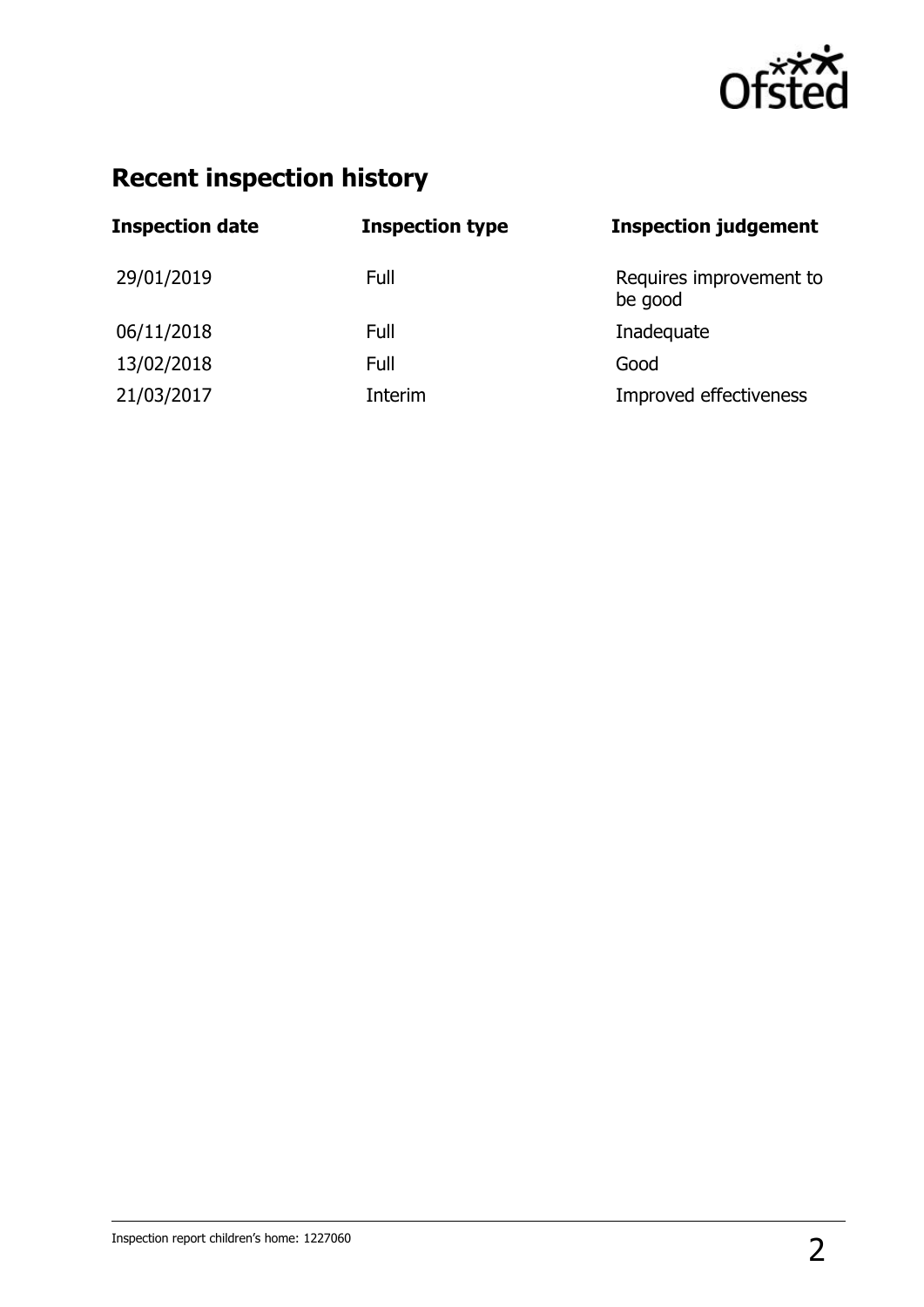

## **What does the children's home need to do to improve?**

### **Statutory requirements**

This section sets out the actions that the registered person(s) must take to meet the Care Standards Act 2000, Children's Homes (England) Regulations 2015 and the 'Guide to the children's homes regulations including the quality standards'. The registered person(s) must comply within the given timescales.

| <b>Requirement</b>                                                                                                                                                                                                                | Due date   |
|-----------------------------------------------------------------------------------------------------------------------------------------------------------------------------------------------------------------------------------|------------|
| The protection of children standard is that children are<br>protected from harm and enabled to keep themselves safe.                                                                                                              | 30/06/2019 |
| In particular, the standard in paragraph (1) requires the<br>registered person to ensure-                                                                                                                                         |            |
| that staff take effective action whenever there is a serious<br>concern about a child's welfare (Regulation 12 (1) and<br>(2)(a)(vi))                                                                                             |            |
| In particular, concerns or allegations that staff have behaved in<br>a way that has harmed or may have harmed a child must be<br>reported to the designated officer. This must take place prior to<br>any internal investigation. |            |
| The registered person must ensure that a record is made of<br>any complaint, the action taken in response, and the<br>outcome of any investigation. (Regulation 39 (3))                                                           | 30/06/2019 |
| In order to complete a quality of care review the registered<br>person must establish and maintain a system for monitoring,<br>reviewing and evaluating-                                                                          | 30/06/2019 |
| the quality of care provided for children;                                                                                                                                                                                        |            |
| the feedback and opinions of children about the children's<br>home, its facilities and the quality of care they receive in it;<br>and                                                                                             |            |
| any actions that the registered person considers necessary in<br>order to improve or maintain the quality of care provided for<br>children.                                                                                       |            |
| The system referred to in paragraph (2) must provide for<br>ascertaining and considering the opinions of children, their<br>parents, placing authorities and staff. (Regulation 45 (5))                                           |            |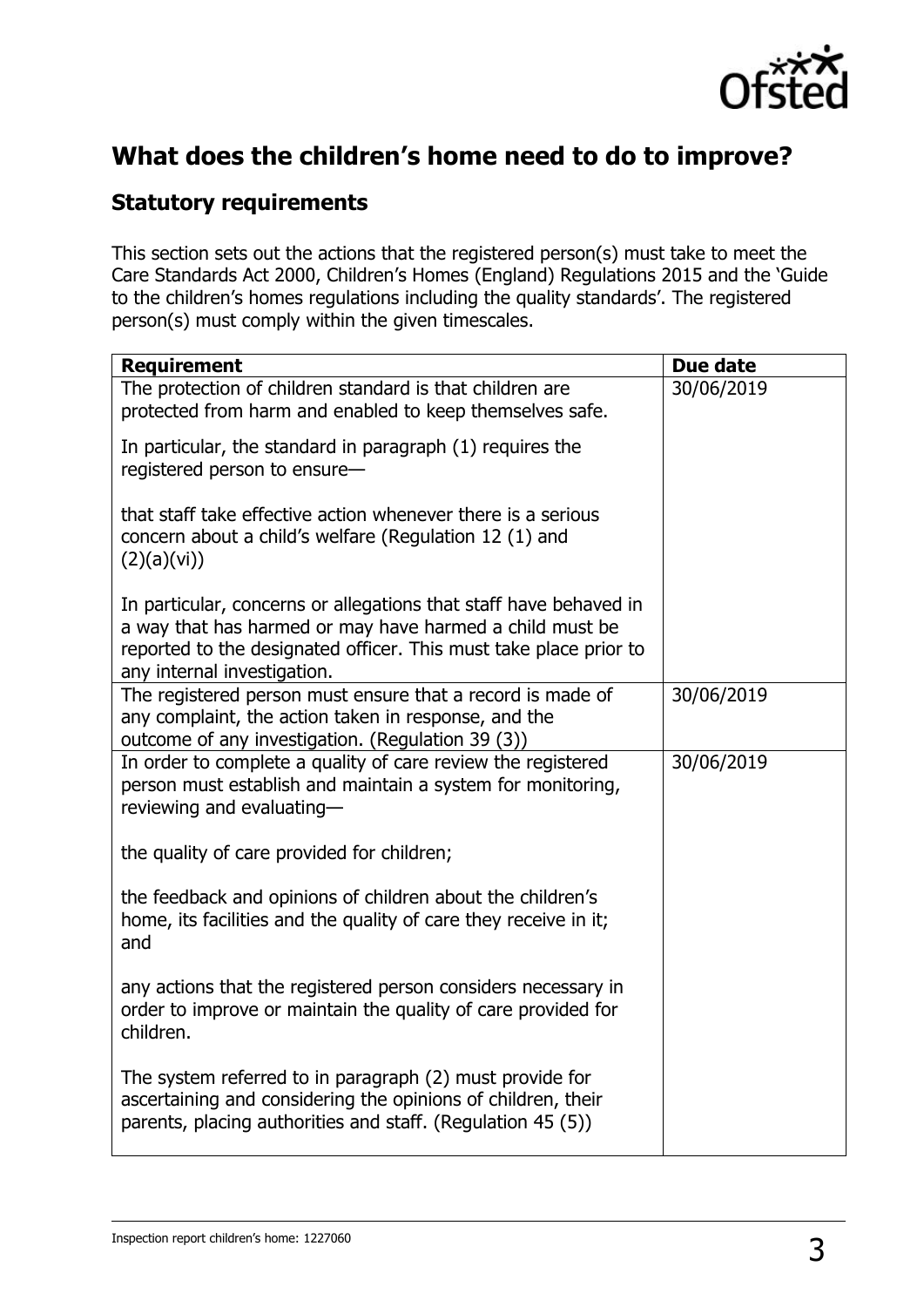

## **Inspection judgements**

#### **Overall experiences and progress of children and young people: good**

The staff know the young people well and take time to get to know them and their individual needs, views and wishes. This helps the young people to feel happy, safe and secure. The way that staff positively engage with the young people assists them to settle in well when they first arrive.

The young people make progress in different ways. The risks of missing from home reduce and the young people achieve a 'green pass' to go out independently. The young people's communication, social skills and resilience improve. These in turn contribute to a better quality of relationships with their relatives and peers. Social workers and parents of the young people attribute this to the positive impact that the staff make.

The young people enjoy their own interests and hobbies, such as cycling, jigsaws, modelling, trains and train travel, and going to the cinema. The staffing levels allow for the young people to follow their chosen interests individually. There are times when the young people socialise together, playing games and sharing meals.

The young people have access to advocates and the staff also advocate for them using different methods of communication dependent on their needs. For example, the staff use social stories to help explain to the young people what will happen at a health appointment and the young people's right to consent. The young people and their parents can make complaints. Leaders are willing to listen and learn from any complaints made but do not always record the outcome of complaint findings. This is a recording issue and has not had an impact on the quality of care the young people receive.

The education of the young people is prioritised. Their attendance at school is good and there are individual plans and timetables to support the specific needs of the young people. The communication between and integration of care and teaching staff have improved since the last inspection. Consequently, the young people are better prepared to start the school day and there is a better shared understanding of the young people's needs.

There is a new system for tracking the progress of the young people. This includes written strategies, which the staff follow to help the young people achieve the outcomes in their EHC plans. This tailors the care practice to meet the individual needs of the young people.

The young people access local health services. They benefit from the specialist help provided by the local child and adolescent mental health service and from the clinical support on-site. The staff encourage exercise and healthy eating. There are good arrangements in place so that young people receive the medicines they need. Consequently, the physical and mental health needs of the young people are promoted.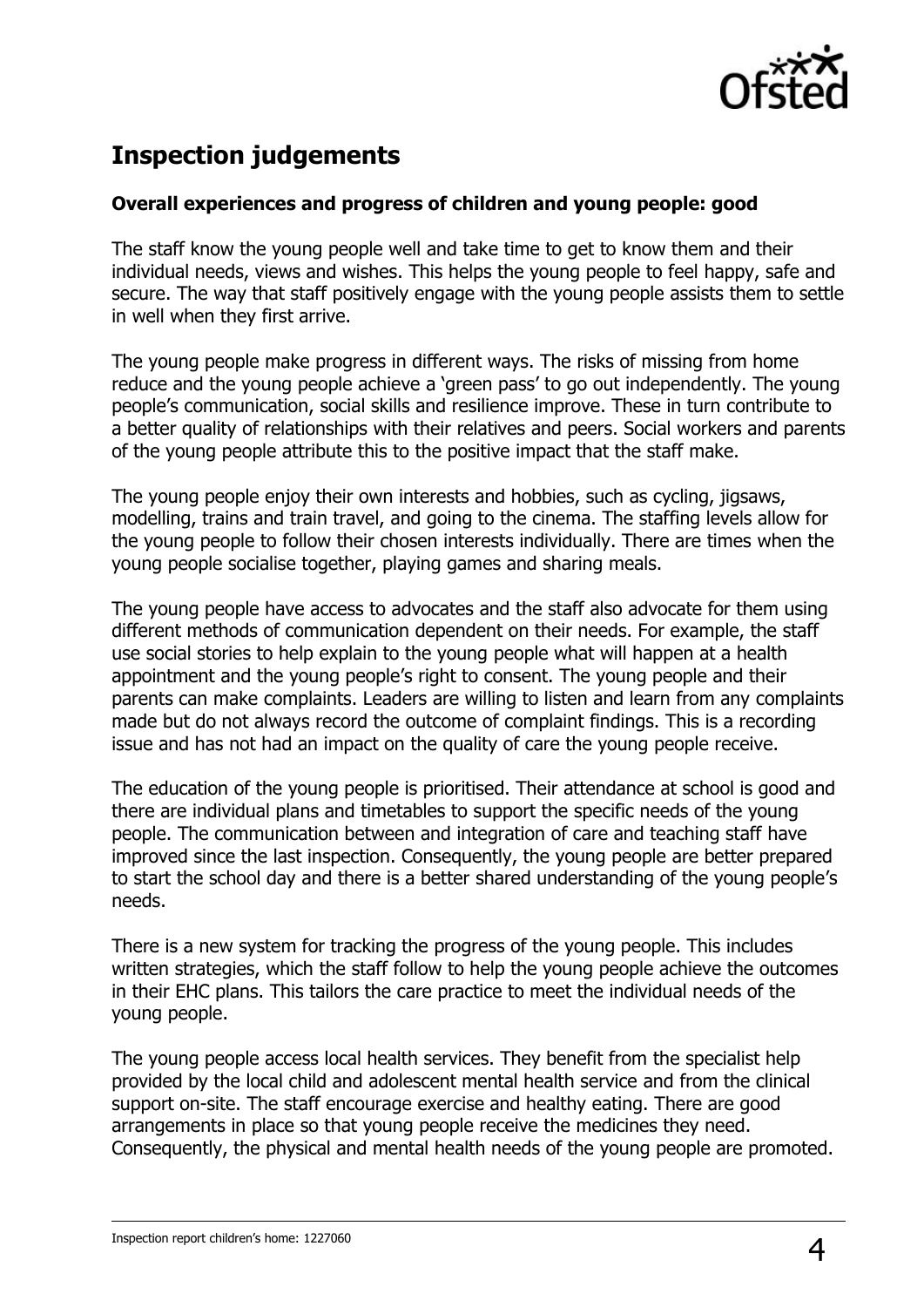

#### **How well children and young people are helped and protected: good**

The protection of young people is given a high priority, particularly in relation to their emotional well-being and mental health needs. This area of practice continues to improve so that young people feel safe, and so that when they are in crisis there is immediate and responsive extra support.

The staff have good relationships with the young people and there are plenty of adults the young people can turn to for help. Staff advocate for the young people and are also patient and sensitive when explaining to them if their wishes cannot be fulfilled.

The risks to the young people that stem from their individual vulnerabilities are well known and understood. This is especially the case in relation to potential self-harm, exploitation and mental health. Risk assessments are regularly reviewed, and these documents contain detailed strategies that staff implement in practice. For example, the staff are supporting a young person with a pressure vest to reduce instances of selfharm. Consequently, the level of risk to the young people reduces and the young people are safer.

There have been no incidents when the young people are missing from home. If they do leave the home and are at risk, staff will accompany them and keep them safe. In one case where the risk was high, the young person has progressed to going into the local town safely and independently.

The behaviour of the young people improves, and the level of police call-outs has reduced. The staff have a positive relationship with the police and this keeps the young people from being arrested and entering the criminal justice system. The staff manage the young people's challenging behaviours well. The staff are aware of potential triggers and seek to avoid these. When required, there is appropriate one-to-one staffing and physical intervention is a last resort. De-escalation techniques have improved, and the manager has a good oversight of all incidents to ensure that practice is safe and appropriate.

The young people are supported to take age-appropriate risks, such as going out unsupervised, riding bikes, going out on activities, cooking and using public transport. The staff promote normal everyday activities as part of the young people's development.

The staff undertake a range of training about safeguarding related matters. This contributes to the good quality of care, as the staff can now relate the young people's childhood trauma and adverse experiences to their current needs and risks. Future training is planned about criminal exploitation.

The manager has developed good links with the local authority. Concerns about staff practice are generallly communicated appropriately to the local authority, whose advice and guidance are followed. The manager keeps detailed records and there is a good level of accountability. On one occasion when she was on leave this was not the case and the actions of a senior manager were not in line with statutory guidance. On this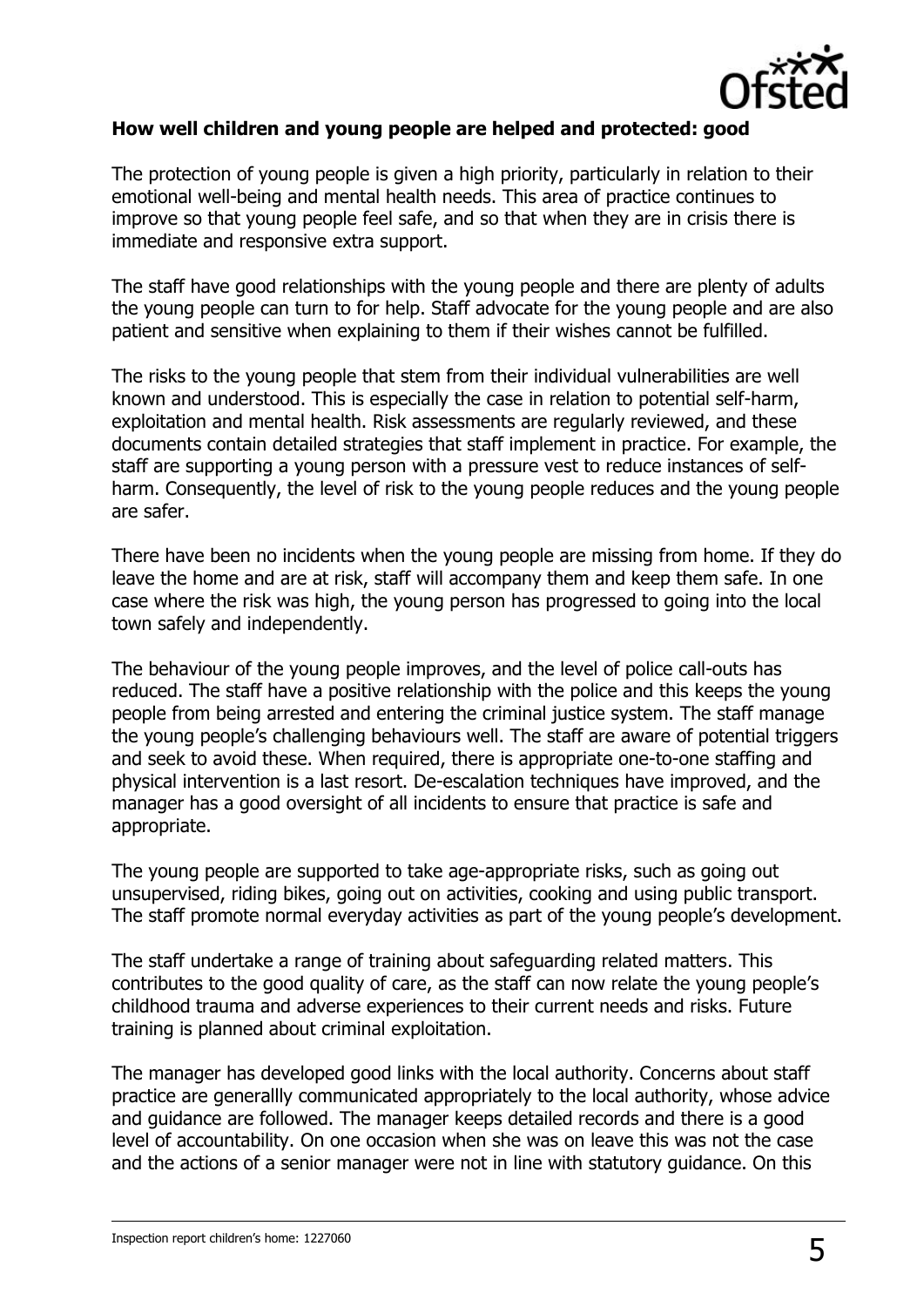

occasion this did not have an impact on the safety of the young people.

#### **The effectiveness of leaders and managers: good**

The manager is suitably qualified and experienced to run the home. Along with management support from the school and regional leaders, there is a good process of continuous improvement. The young people now experience a cohesive staff team and integrated support from care staff, teachers and the clinical team.

The requirements from the last inspection are all met. There is better understanding and management of risks to the young people, and positive relationships between the young people are promoted better. There is an improvement to the management oversight and monitoring of care practice and young people's progress. Staff turnover is reducing. Consequently, the young people are safer, and their experiences of day-to-day life are good.

There is a good level of monitoring, both internally and from an independent visitor who visits monthly. The monitoring shows that parents and placing authorities are regularly commenting positively about the care of the young people.

The manager completes a range of monitoring tasks covering young people's progress, staff training, medication systems, record-keeping and staff practice. She knows the young people well and has a good oversight of the home. Her last six-monthly written review of the service did not include any feedback from young people, their parents, staff and placing authorities, what was learned from this and whether there were any changes made as a result. This is a procedural shortfall and does not have an impact on the welfare of the young people.

Leaders are committed to making further improvements. They have a good understanding of the service's strengths and weaknesses. There are realistic and achievable action plans, which are regularly monitored and reviewed.

The quality of supervision has improved. The staff are reflecting on their practice and how best to meet the needs of the young people. There are wider training opportunities, which include staff learning about adverse childhood experiences. This is linked to the needs of the young people and influences their care plans. This is enhanced by regular 'spotlight' meetings involving staff from all disciplines, focusing in depth on young people's complex needs. As a result, care plans and practice are founded in evidencebased practice.

There is appropriate staffing in place to meet the needs of the young people, either on a one-to-one basis when needed or as a group. Staff across the three houses support each other and there is an improved level of management support. Leaders are now on-site at weekends to provide immediate management support when required. When young people are in crisis, often due to their escalating mental health needs, there are high levels of management and specialist support in place.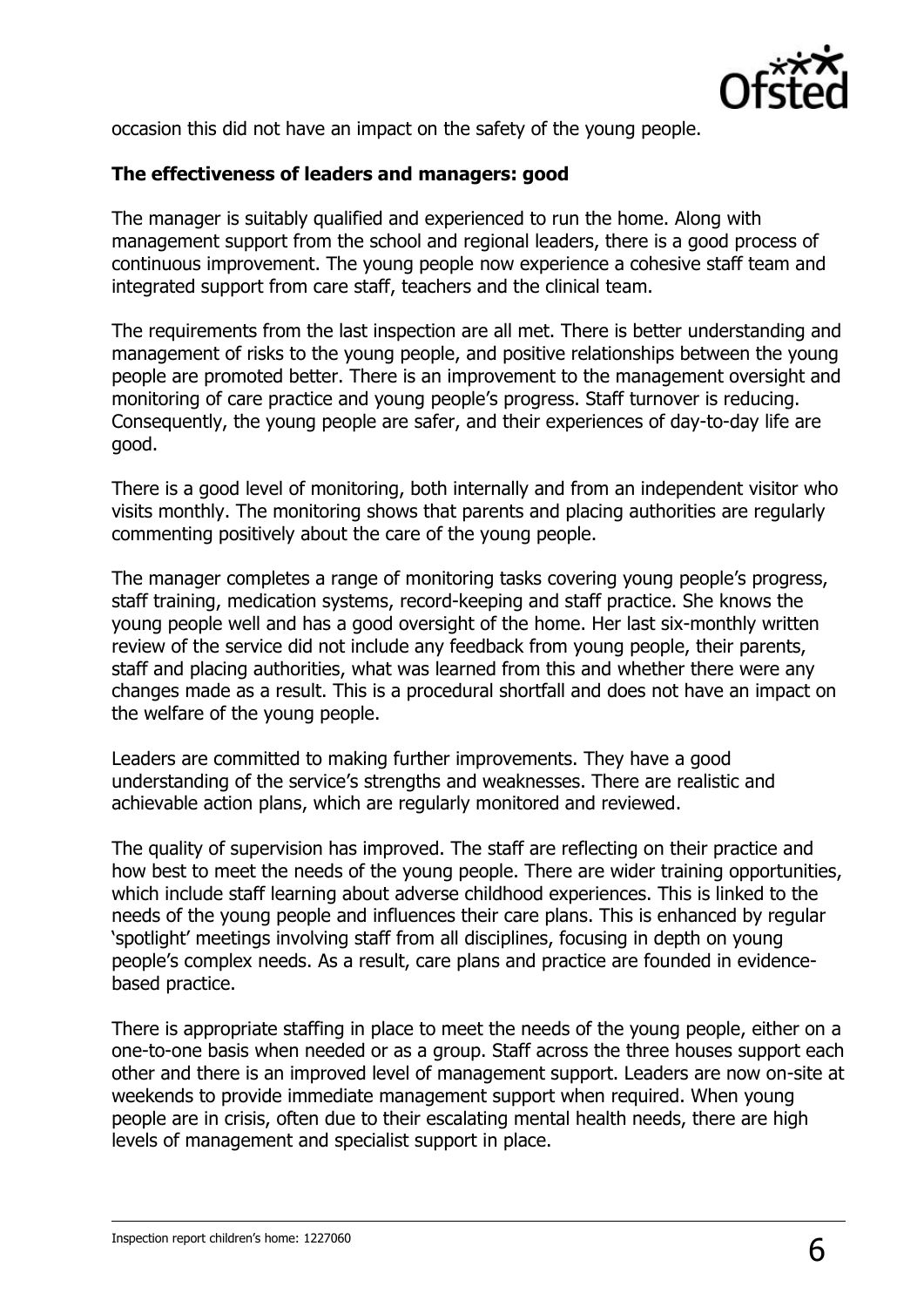

The clinical team provides a range of on-site assistance to the young people. This includes speech and language and occupational therapy and mental health support. The young people benefit from direct one-to-one specialist input and from the advice that the clinical team gives the care staff.

There is more challenge of partner agencies than at the last inspection. This is having a direct impact in helping young people in the transition to adult services and/or whose needs would be better met in another placement.

## **Information about this inspection**

Inspectors have looked closely at the experiences and progress of children and young people. Inspectors considered the quality of work and the differences made to the lives of children and young people. They watched how professional staff work with children and young people and each other and discussed the effectiveness of help and care provided. Wherever possible, they talked to children and young people and their families. In addition, the inspectors have tried to understand what the children's home knows about how well it is performing, how well it is doing and what difference it is making for the children and young people whom it is trying to help, protect and look after.

Using the 'Social care common inspection framework', this inspection was carried out under the Care Standards Act 2000 to assess the effectiveness of the service, how it meets the core functions of the service as set out in legislation, and to consider how well it complies with the Children's Homes (England) Regulations 2015 and the 'Guide to the children's homes regulations including the quality standards'

.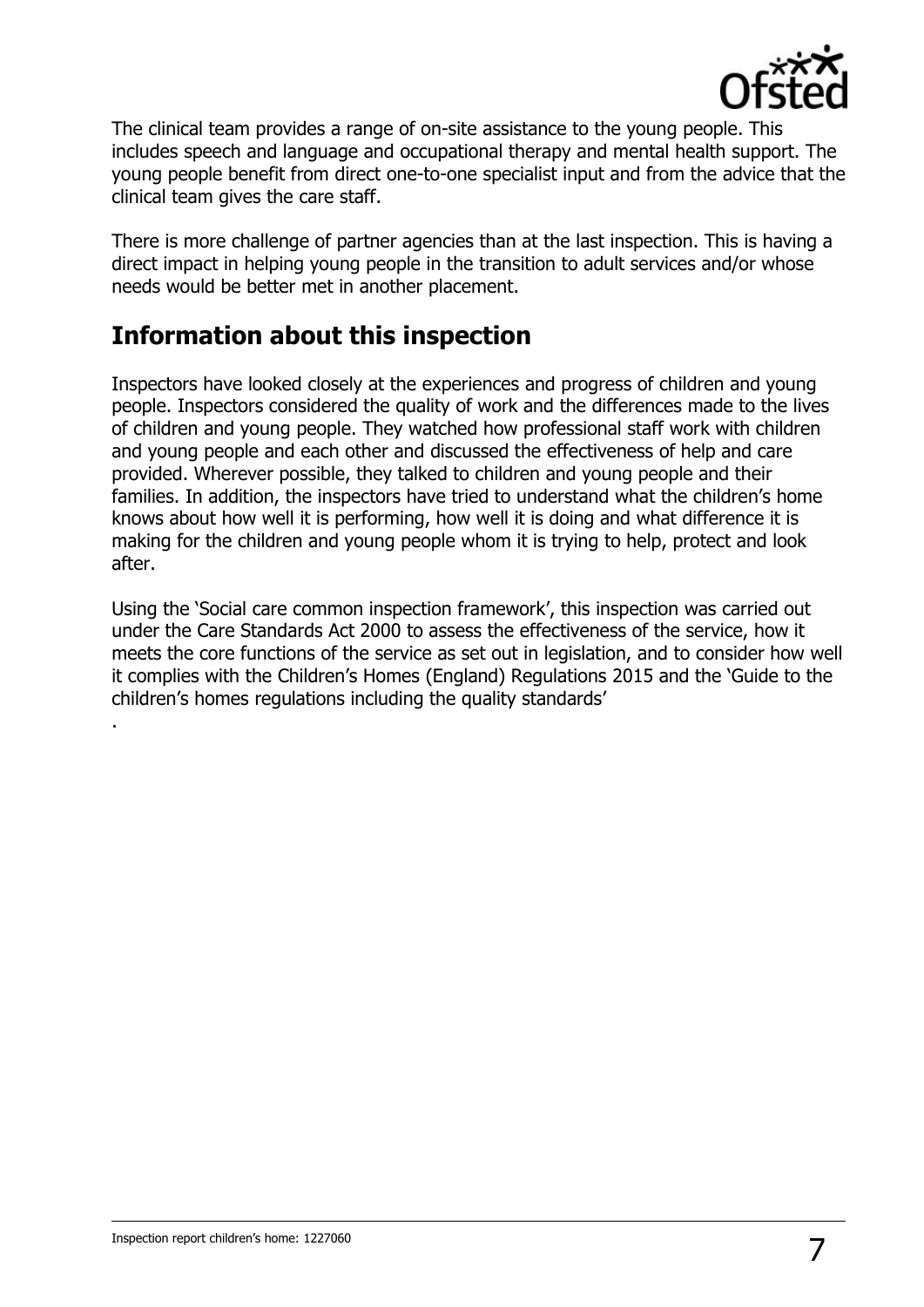

## **Children's home details**

#### **Unique reference number:** 1227060

**Provision sub-type:** residential special school

**Registered provider:** Cambian Autism Services Limited

**Registered provider address:** Waterfront, Hammersmith Embankment, Chancellors Road, London W6 9RU

**Responsible individual:** position vacant

**Registered manager:** Rikke McIntosh

## **Inspectors**

Simon Morley, social care inspector Jane Titley, social care inspector